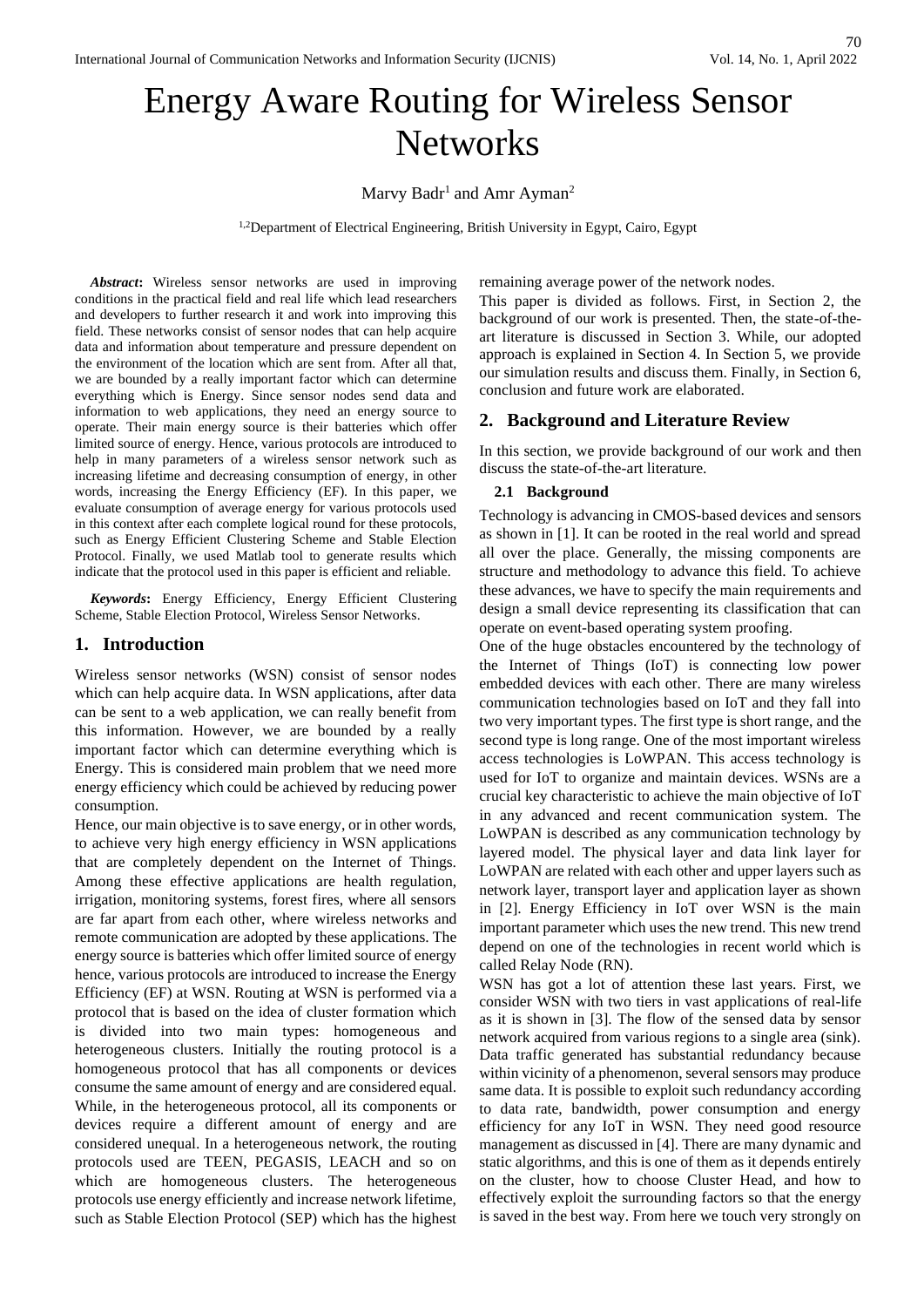the process of controlling the exploitation of all elements and parameters of wireless networks that are totally dependent on the IoT [5].

## **2.2 Literature Review**

In this section, literature review on wireless sensor networks and routing protocols is presented. First, an important issue in WSN is energy usage. Plenty of the routing protocols were developed to gear towards energy efficiency. One of the major WSN routing techniques is the clustering method. We will describe a two-level Heterogeneous Protocol and two extensions of the Stable Election Protocol (SEP) as discussed in [6]. WSNs are made up of several tiny sensor nodes that sense surroundings and broadcast information to the base station. Much more sensors are not supplied with a sufficient source of energy; in the smooth execution of WSNs, the energy of each node plays an important role. Therefore, it is necessary to choose a suitable routing protocol. Hierarchical protocols for routing have also been proven to be much more energy efficient. These protocols employ transmitting data using clustering methods. Cluster Heads (CH) gather and send data to the sink or base stations (BS) from their members. Two main categories of clustered sensor systems may be classified: consistent and heterogeneous sensor networks. Homogenous networks presuppose the same level of energy for each node, which then in actual environment is not valid. In heterogeneous networks, each node has varied energies; two or even more types of sensor nodes are utilized with respect to varying amounts of energy. Mostly on premise of respective applications, routing protocols may be divided into two main categories. First, Proactive Routing Protocols where network nodes continue to sense and submit data to the BS on a continual basis. Second, Reactive Protocols where nodes continually detect data, but only communicate whenever there is a dramatic change, and also when specific thresholds in the sensed value are achieved. Throughout homogeneous networks, protocol gives all nodes the same likelihood of becoming CH. Nevertheless, by the time of death of the first node, network tends to be not consistent. The lifetime of nodes for WSN has also been demonstrated by the heterogeneity of their energy levels. SEP and its variations are developed to enhance the efficiency of WSNs. The process of clustering is based on the algorithm disseminated. The objective here is the minimization of energy usage and communication costs while maximizing the durability of network. The network is split into multiple clusters and one node is chosen as CH in terms of the energy level for each cluster. The detected data is transferred to each node by each node and is aggregated by the CH to be sent to sink or base station. SEP is a proactively network protocol with two levels. SEP is trying to keep its energy use under constraints. It presupposes that there is distinct energy for every sensor node. There have been two nodes in SEP, normal nodes, and advanced nodes. Advance nodes contain greater energy unlike normal nodes, and an alpha denotes extra energy among advanced and normal nodes. Assuming n number of network sensor nodes is present, and m is the proportion of advanced nodes that have a time that are more energy efficient than regular nodes. Premised on its starting energy, SEP assigns each node a weighted probability. It enhances cluster formation by reducing the latency of advancing nodes in CH, i.e., advancing nodes are given more opportunity to be CH. The probability is weighted correspondingly for normal and advanced nodes. The threshold value is yet another element to consider. It relies

on the node likelihood. An estimate number is produced by each node, and the threshold value is evaluated. If the value produced is below the threshold, then this node would be CH. For the WSN, energy conservation and efficient use are crucial. The connection among CHs and sensor nodes is only maintained by earlier protocols based mostly on clustering, although they overlook large differences. Massive amounts of sensor nodes packed with low price and high-power devices are integrated into a WSN. Only a solitary sensor node can feel and transmit across a narrow range with low constraints. Consequently, the data must be recorded through the joint efforts among several nodes in order to identify and collect these vital data from the world. Throughout this collection period, detecting, collecting and transmitting of data require power of sensor nodes. These sensor nodes are difficult to replace or replenish in almost all of the systems integration. This situation has led towards the network immobility after nodes are exhausted. Conserving energy and efficient energy usage are therefore crucial to WSN research. The WSN gradually takes part in operations and programs in our everyday lives. For the last several years, the system architecture has gained increasing relevance, such as battle field supervision, disaster observation and, as a result of possible sensor usage networks for commercial and military applications. WSN is utilized also in the surveillance field of water contamination in which the WSN is distributed to identify hazardous gases and microorganisms in many nations or the remotest environment. Not only that, but also WSN is used in the smart healthcare, which aid the elderly and the crippled and those living in their own homes with illnesses. In addition, WSNs is used in farming applications, which help farmers in the financing and preservation of industry. Current studies in sensor mapping mainly involve protocols which are energy conscious and sensitive of sensor failure or energy depletion and therefore increase the lifespan of sensor nodes. Nevertheless the advancement of WSNs, the necessity to take into account operation quality is essential, and energy constraint emphasizes challenges. In monitoring an ecosystem, certain sensor nodes are used to follow the implementation changes and to discover relevant information. The information would be sent by sensor nodes to the command center following data collection. Only when the information is sent amongst sensors in real-time can the command center take the correct action. Nevertheless, the process of information transfer has to be gradually transmitted between the sensor nodes, external sensor nodes link to internal nodes and send incidents to the control unit. These internal nodes constantly lose their energy before external nodes due to their high traffic. What would be worse, when the internal node is dead because of lacking energy, other nodes will be disconnected leading to connection breakage. Eventually, many sensor nodes that are still alive would be affected by the monitoring ecosystem. The unbalanced relayed mission, autonomously allocated depending on the distance to the dish, is the key cause for the network operating in those classic two-tier networks. A resolution to the disequilibrium workload. Within this network, there are many intermediate stations in the middle layer that collect the information from various sensors and transmit them to the sink. Our objective is to reduce the number of relay stations while ensuring complete coverage.

As explained in [7], challenges of enhancement related to network architecture, design, implementation, and maintenance of wireless sensor systems typically lead to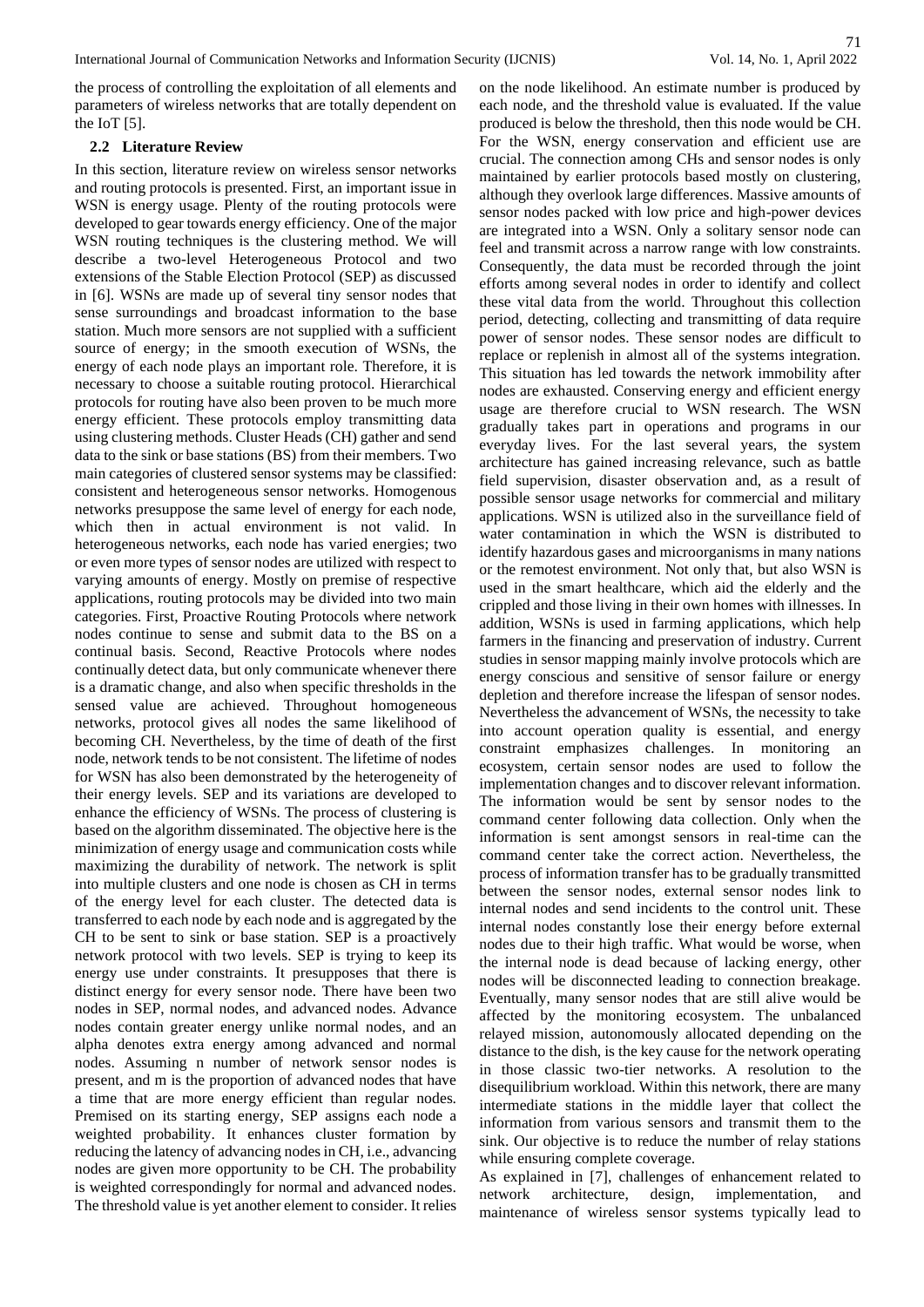multi-target optimization models where several desired targets contest with one another and the responsible party needs to choose one compromise solution. These many goals may clash or may not overlap. Taking into account the nature of the application, the perceiving scenario and the situation's entry/output, the problem type varies. A large variety of optimization solutions are available to handle the many sorts of optimization challenges associated with the design, implementation, functioning, planning and placement of wireless sensors. In order to illustrate if they clash, complement each other or are design dependent, we examine and evaluate distinct desirable aims. So, a general multifunctional wireless communication optimization consisting of input variables, necessary output, and the scope needs to be offered. A list of limitations will also needs to be provided to give an understanding of the many limitations that are considered in developing WSN optimization issues. With this multifaceted discussion on multi-objective optimization in mind, new study pathways in the field of multi-objective enhancements in WSNs will be opened up. The optimization may generally be classified in WSNs into a solitary and multifunctional problems for optimization. The primary purpose of the optimizer is to minimize or maximize one goal under set of regulations in the clear specific enhancement. Whereas several targets are simultaneously tuned in multitarget optimization. Most real-world issues have multiple goals, with all targets concurrently optimized. This makes multi-target optimization a hard endeavor and a very important research issue for theoreticians and engineers. Typically, the issue definition is carried out as an early stage, during which the required situations are described as multitarget optimization problems and solved with various methods. The numerous goals can be contradictory or not, but in most situations the goals clash. Therefore, contrast to the issues of a solitary objective enhancement, a worldwide optimum solution is far less likely to be found. There are several optimum approaches in multiple objective optimization, and choosing a solution needs to pick the best option according to the priority of the targets to be reached. The enhancement issue may be dealt with utilizing different approaches depending on the choice of the numerous targets. The most frequent technique is to integrate several goals with one single character by assigning various relative importance of various targets and then using a single goal optimization algorithm. Weight values can be allocated by direct allocation, own vector, entropy technique and a minimum method of information to numerous conflicting purposes. In the observation of ecology, wildlife, climate, atmosphere, water systems, and human health, WSNs are extensively utilized. Furthermore, WSNs have shown to be an excellent tool for automated systems, smart home, and factory equipment, etc. WSNs for small nodes are built where information is felt from the surroundings by the nodes and transferred to the control unit. The nodes generally have low power, energy levels and relatively small memory. The implementation, operation and maintenance of WSNs are complex due to their constrained on-board capabilities while at the same time meeting performance requirements. In an effort to use resource-limited WSNs properly, researchers suggested and used several methods. In order to tackle the coverage and connections problem, and to increase network life performance in relation to WSNs, a multi-target hybrid optimization approach using the Genetic Algorithm is introduced [8]. The formulations of data aggregation problems have been utilized as a linear multiple objective optimization problem in view of the multi carrier interference restrictions, reducing the total energy. There is much literature where multiple object orientation is utilized to address various challenges related to WSN optimizations. An actual overview of approaches used to tackle various challenges pertaining to the design, functioning, implementation, location, plan, and administration of WSNs. The study gives an overview of the various choices for various competing purposes. It can therefore give ways of setting up WSNs for different compromise settings amongst different development criteria, based on the WSN's application context. Furthermore, the occurrence of a multiplicity of objectives which clash with each other defined many real-life issues in relation to engineering. Various realistic situations for the effective implementation, functioning, configuration, architecture, planning and administration of network sensors are also used for formulating multi-objective optimization. The design of WSNs is a very complex process that has considerable effect on many performance characteristics such as reliability and cost effectiveness of real-world sensor applications. One of the design objectives is to increase the battery lifespan of the network so that sensors may efficiently evaluate the area of concern and send the information seen to the base station. In the modularity system configuration of quality-of-service, a multi-target optimization technique has been developed to ensure a uniform energy usage rate [9]. Lifespan of the network has indeed been handled at many levels, including architecture, implementation, and deployment, and is a highly efficient sensor network. In order to optimize the aggregate usefulness and increase the bandwidth utilization for instance, a stochastic multi-objective method for WSNs has been recommended. For a desired conclusion, it is essential to have a trustworthy and comprehensive information of an occurrence of an event. In the field of plant surveillance, administration, and live enhancement, for instance, modern and reliable plant status information is necessary. The precision and reliability of various estimations of different metrics depend mainly on the system's sensor network. A stochastic optimization approach for determining the kind, quantity and placement of the nodes is used to explore the best design for wireless sensor systems in chemical plants. WSNs are employed in the process sector to accurately measure various process parameters at varying sample rates. For instance, temperature and humidity are more commonly monitored in chemical processes, but molecular mass and saturation are less often recorded. Multi-target method is needed to reach a compromise amongst measurement quality and measuring costs. The use of a discounted approach has resulted in a compromise between the two conflicting goals of maximizing measurement precision and minimizing energy usage. Problems of enhancement related to network architecture, implementation, operation, and administration of wireless sensor systems typically lead to multi-target benchmarking formulations where several desired targets contest with one another and the responsible party needs to choose one compromise solution. These various goals might be mutually exclusive. For instance, maximizing coverage issues with the error margin of the packet, delays, system life and overall system costs. While there are several objectives which are not directly connected to each other in certain situations, instead, they are design dependent; maximizing coverage does not have a direct link to output. The utilization of WSNs is becoming essential for several areas of interest.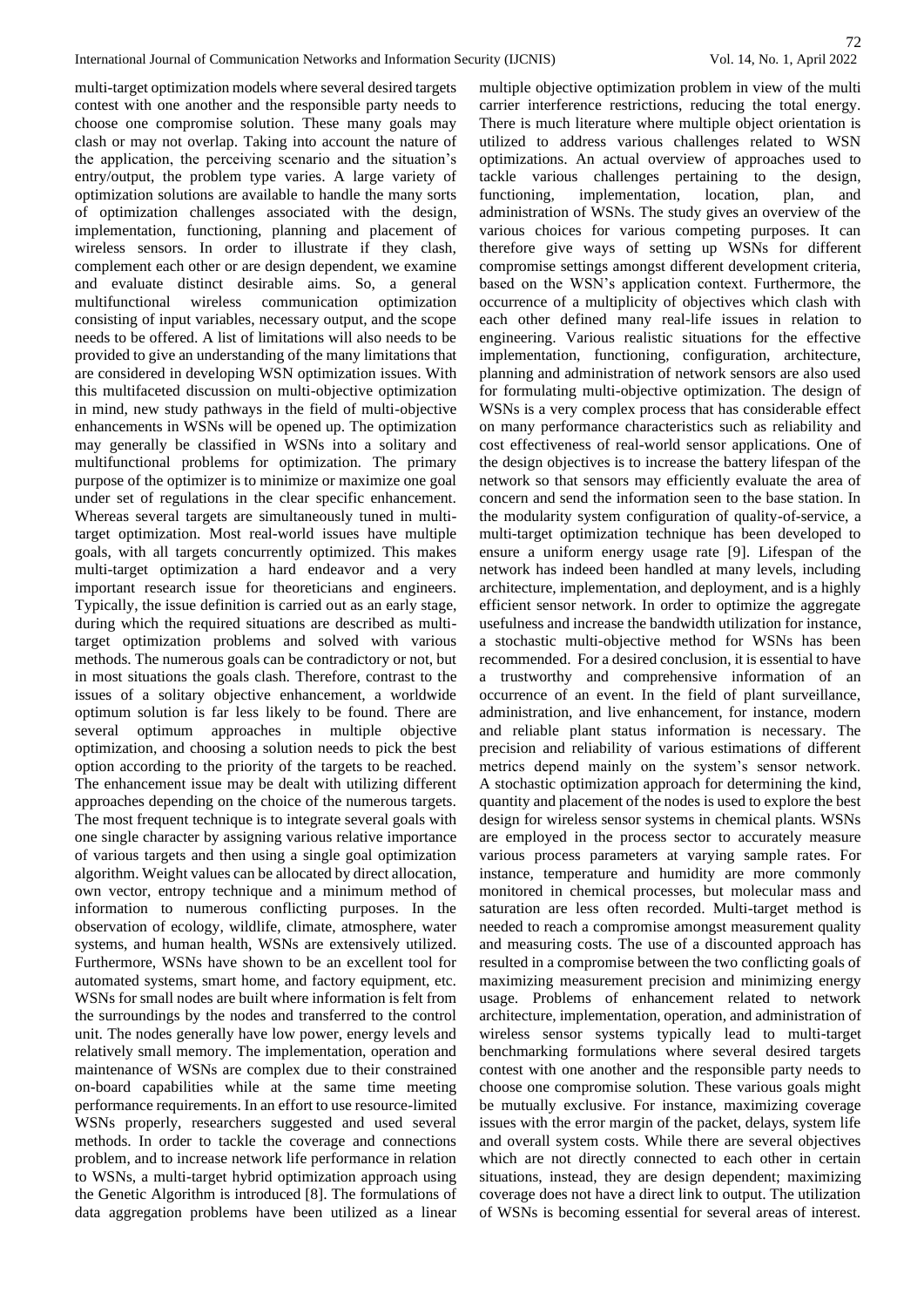73

The effective deployment, which ensures less sensors while ensuring the connection and coverage amongst these sensors, is a difficult job when installing such networks. That would also contribute considerably to an extended network lifespan. Much research has tackled this topic with different techniques.



**Figure 1.** The main flowchart of chosen algorithm

The fast growth of wireless communication has indeed resulted in the wide acceptance of deploying WSNs, for a variety of settings, such as retail centers, clinics and other army and commercial buildings. Numerous restrictions such as power consumption, connection amongst nodes, reliability of transmission of data and addressing the areas of importance are decided according to the implementation of these kind of networks. The challenge has therefore seemed to be an optimization challenge, in which an optimum use of WSNs to ensure lower power use, preserving communication between the nodes and providing broad coverage are the objectives. These are critical issues in WSN implementation because data communication accuracy is substantially linked to service qualities, although sustaining minimal power usage, such as lowering battery usage and storage, would contribute to extended network lifespan [10]. Scientists have therefore addressed these issues, in which certain studies focused separately on certain problems. Nevertheless, addressing distinct problems would help one problem but harm others. For example, to provide broad coverage would need greater energy usage. Significant information is needed. Therefore, it would be a challenge to balance these concerns with a compromise WSN implementation.

# **3. Adopted Approach**

In this section, we are going to calculate the average energy consumption for each of the various protocols after each complete logical round for these protocols, such as Energy Efficient Clustering Scheme (EECS) and Stable Election Protocol (SEP) based on MATLAB Simulation tool. SEP is a breakthrough in maintaining consistency in the efficiency of the energy also referred to as the time taken till the death of the first network node. Furthermore, SEP is a heterogeneous,

it does not need to share energy information throughout the whole network but it is dependent on the probability of each to node to be nominated as Cluster Head relying on the value of the node's energy. By utilizing this technique, we guarantee that the cluster head is picked at random depending on the energy percentage from every node, ensuring that the energy of each node is being used evenly. The main target is the solution of problem of power consumption which is decreasing power consumption to give high energy efficiency. There are two sorts of nodes which are examined in SEP which are normal and advanced nodes as shown in Figure 1. They are considered upon balanced nomination of the Cluster Head corresponding to the nodes existing in the network, this helps in expanding the life expectancy of the network nodes. The difficulty with the heterogeneous protocols is that if the advanced and normal nodes acquire the same value of threshold. SEP is employed with the following parameters: the advanced node percentage is denoted with symbol (m), the added energy factor between normal and advanced nodes is denoted as (alpha). In SEP, the advanced node has higher opportunity to be a Cluster Head than normal node, this is due to the presence of higher energy value in advanced nodes than normal nodes. At the beginning, rounds in the network assigns the nodes of the network in one of two types which are normal and advanced nodes, where each sensor node is assigned an initial energy. After the assigning the nodes whether normal or advanced, according to SEP, a weighted election takes place according to the node initial energy. Since the advanced nodes have more energy than normal nodes, the former have the chance to become cluster heads more often than latter. In the first round, there is no cluster head, a random election of normal and advanced nodes takes place then sink is assigned followed by cluster head election. After that, calculation of energy dissipated takes place.

A random number is produced for each node and compared with a threshold value such that if the value of the random number is less than that of the threshold of the node, then this node will become the Cluster Head, else node would stay as assigned before according to its type. In some cases no cluster head would be elected where the randomly generated number from the nodes equals to their threshold which leads to the packets not being sent to the sink. Furthermore, if a Cluster Head is elected, each cluster member senses the data from other nodes then the Cluster Head collects these data and aggregates them to send them to the sink (base station).

# **4. Simulation and Results**

In this section, we discuss our experimental work and the main results obtained.

## **4.1 Experimental Work**

Using MATLAB simulation tool, we achieved the following: dimension of the grid network in meters were assigned as xm  $= 200$  and ym  $= 100$ , coordinates of the sink were assigned to (0.0). We used 100 nodes in our network with probability of a node to become cluster head  $= 0.2$ . Initial energy of each sensor node is set equal to 0.5. The number of elections of transmitting  $= 50*0.000000001$  that will also be the same to number of elections of receiving (ERX) and data aggregation energy  $(EDA) = 5*000000001$ . Energy dissipated in free space routing (EFS) will equal to 10\*0.000000000001. Energy dissipated in multipath routing (EMP) equals 0.0013\*0.000000000001. The percentage of nodes that are advanced is 0.1 (m), the energy factor between normal and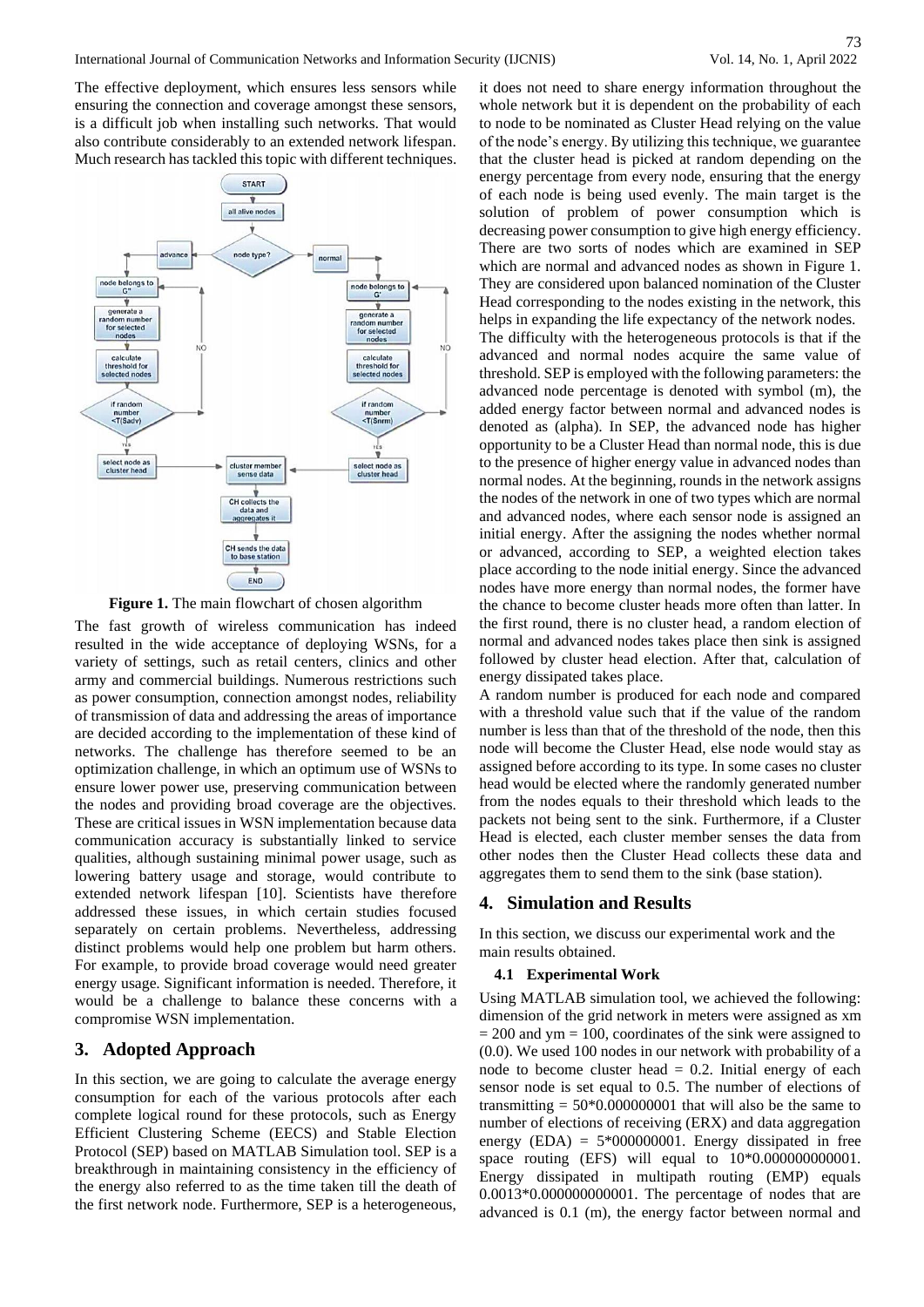advanced nodes is 1 (alpha), the network will have 800 rounds.



**Figure 2.** The distributions of all nodes in chosen algorithm



**Figure 4.** The average energy in network for two different algorithms

At the beginning, we assign the nodes with coordinates on the network with an initial energy for each node. At the first round, no Cluster Head exists, a random election of normal nodes and advanced nodes takes place, the sink coordinates will be assigned to  $s(n+1)$  which is equal to 101. On the second round, Cluster Head election takes place for both normal and advanced nodes according to the random number generated from each node which will be compared to nodes' threshold. If generated random number is less than the threshold, then the node will be assigned as the Cluster Head. At the end of each round, energy dissipated is calculated for Cluster Head and nodes, and the Cluster Head collects data and sends it to the sink. This process is repeated for 800 rounds.

#### **4.2 Main Results**

As shown in Figure 2, the distribution of nodes across the grid network with coordinates of (200, 100), the blue 'o'



**Figure 3.** The average energy in network at chosen algorithm

stands for normal nodes, the red '+' stands for advanced nodes, the green 'x' stands for the base station, and the '\*' stands for the Cluster Head where all nodes can be seen in the figure.

Figure 3 shows the SEP average energy during 200 rounds of testing and going through the whole process. As it is shown in the figure the average energy is about 3.35 at the 200-round mark. The x axis shows round number and y axis shows average energy of each node.

Figure 4 shows a comparison between the SEP and Hybrid Energy Efficient Protocol for Stable Concentric Cluster (HEEPSCC), where x axis refers to number of rounds and y axis refers to the average energy of the network corresponding to each node. As shown in the figure, the HEEPSCC is in green colour and SEP in red colour, the HEEPSCC average energy does not maintain consistency on long period of time as we come closer to the 800 round where the energy had a steep drop unlike SEP that despite its lower average energy at the beginning of rounds it maintained the consistency of its energy throughout the 800 rounds having more average energy than HEEPSCC at the 600 round mark.

## **5. Conclusion and Future Work**

The heterogeneous protocols use energy efficiently and increase network life, such as SEP protocol which has the highest remaining average power of the network nodes. SEP is an efficient algorithm that has more average energy than other algorithms such as HEEPSCC. This future outlook is completely dependent on what has been studied and collected in this research and what has been reached takes us to consider three directions for the future vision of research. The first of them is to search for different algorithms that improve energy efficiency. The second of them is to merge more than one algorithm to try reaching the best solution. The third of them is to make a larger modelling dataset to reach more reliable results and to study other cases.

## **6. Acknowledgement**

The authors would like to thank reviewers for their valuable comments that are added value to us.

## **References**

- [1] J. Hill, R. Szewczyk, A. Woo, S. Hollar, D. Culler, and K. Pister, "System architecture directions for networked sensors," ACM Sigplan notices, Vol. 35, No. 11, pp. 93-104, 2000.
- [2] Luis M. L. Oliveira, Amaro F. de Sousa, and Joel J. P. C. Rodrigues, "Issue Routing and mobility approaches in IPv6 over LoWPAN mesh networks," International Journal of Communication Systems, Vol. 24, No. 11, pp. 1445-1466, 2011.
- [3] Y.T. Hou, Y. Shi, and H.D. Sherali, "On energy provisioning and relay node placement for wireless sensor networks," IEEE Transactions on Wireless Communications, Vol. 4, No. 5, pp. 2579-2590, 2005.
- [4] K. Akkaya and M. Younis, "A survey on routing protocols for wireless sensor networks," Elsevier Journal of Ad Hoc Networks, Vol. 3, No. 3, pp. 325-349, 2005.
- [5] W.R. Heinzelman, A. Chandrakasan, and H. Balakrishnan, "Energy-efficient Communication Protocol for Wireless Micro sensor Networks," IEEE 33rd Annual Hawaii International Conference on System Sciences (HICSS '00), Maui, HI, USA, Vol. 2, pp. 1-10, Jan. 2000.